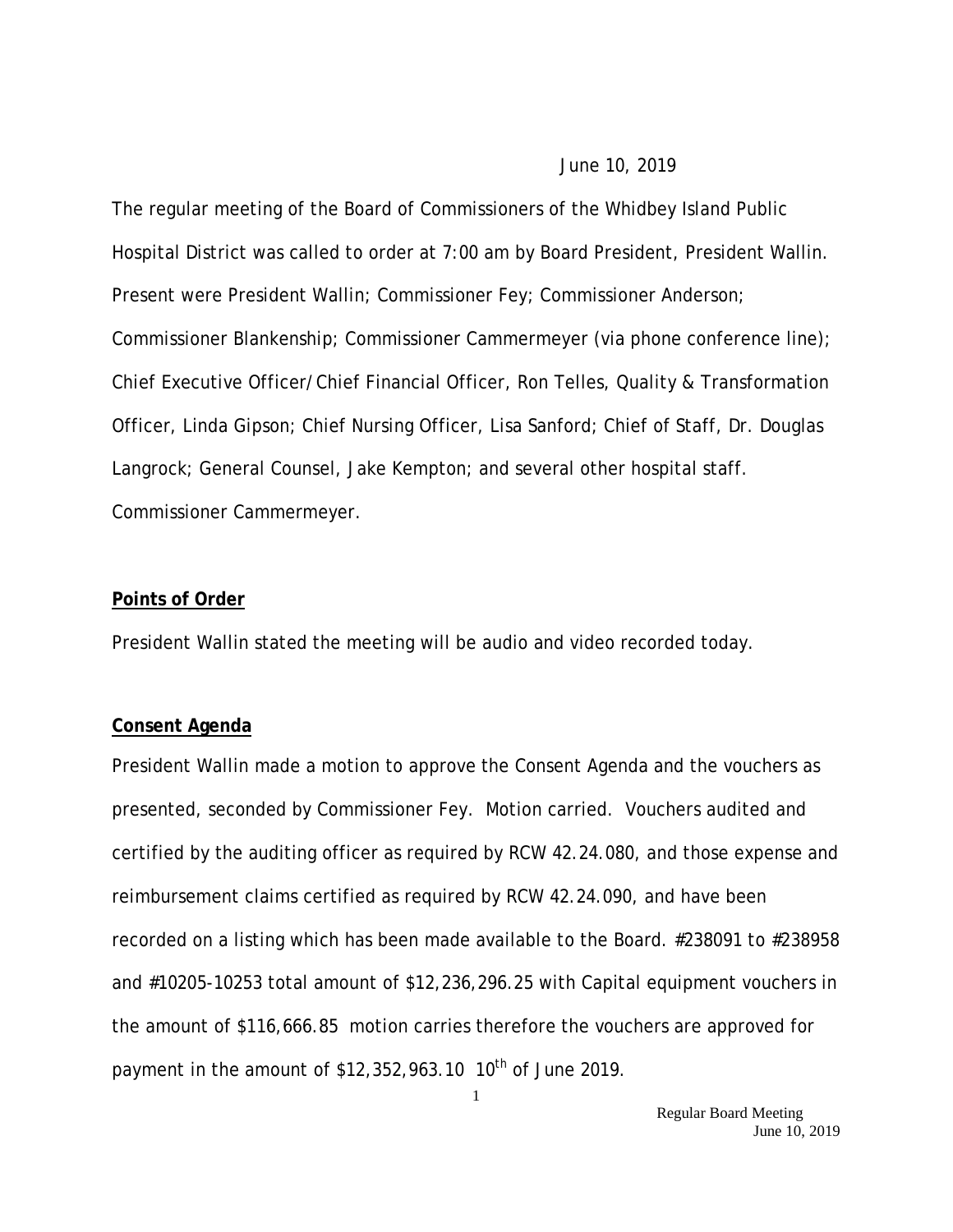President Wallin asks that we move Resolution 396 up on the agenda; board agrees to move the vote up on the agenda after the General Public Comments. Board so moves.

### **General Public Comments**

Tom VanDwark speaks to the board about his experience as a patient, resident and former Board Chair of Virginia Mason. Mr. VanDwark presented to board with a 10,000 foot perspective proposal and plan. His presentation breaks down challenges, opportunities and plan for both WhidbeyHealth and the District.

WhidbeyHealth overview:

### Challenges-

- Unsustainable long term financial position
- Must be great all the time not just sometimes

### Opportunities-

- Potential to be patients  $1<sup>st</sup>$  choice for care
- Community wants and needs Island care
- Providers and staff that want to provide great care

### Plan-

- Prevent sliding back
- Guide what to do, not do and how to go forward
- Transformational work- not another initiative
- Financial improvement and imperative
- Board must lead the way, with CEO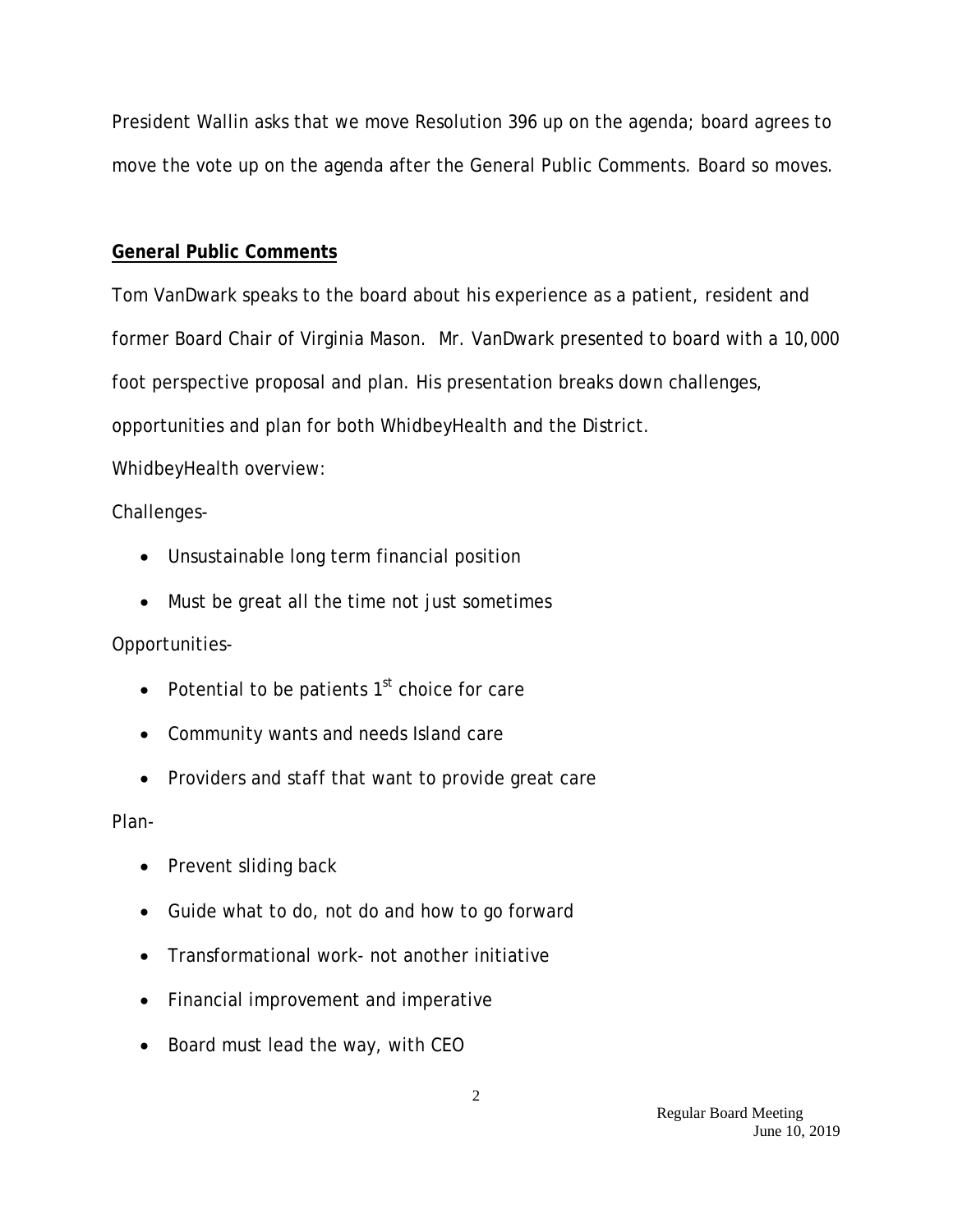• All stakeholders must have a voice

### Board Items:

Resolution 396 is presented by Jake Kempton. At the boards direction Mr. Kempton brings forward the proposed Board Meeting time change which has been requested by the public. After much discussion, Commissioner Blankenship motioned to move the start time of the board meeting to 8:00am for the remainder of the 2019 calendar year as directed in Resolution 396. Seconded by Commissioner Anderson. Motion Carried.

#### Nursing Update:

Lisa updates the board with staffing updates in our clinical areas. Colleen Lorenz, AS/PACU manager has left the organization. Amy Fettig our Surgery Manager has given her resignation as well and will be departing the organization later this month. Lisa has found an interim Surgery Director to fill this gap in the interim. This prompt appointment will allow for some cross over time between Amy and our interim candidate. Lastly, longtime MAC manager Renee Yanke will be leaving the organization July  $12<sup>th</sup>$ . We have begun planning the transition for this department. Our Pharmacy department had a Board of Pharmacy survey last week. Any results from this survey will be reported back next month.

Wound Care clinic will be moving into unoccupied old LDRP wing. This provides an opportunity to provide more space for this growing clinic. This is a temporary move as we await the USDA loan and planning.

3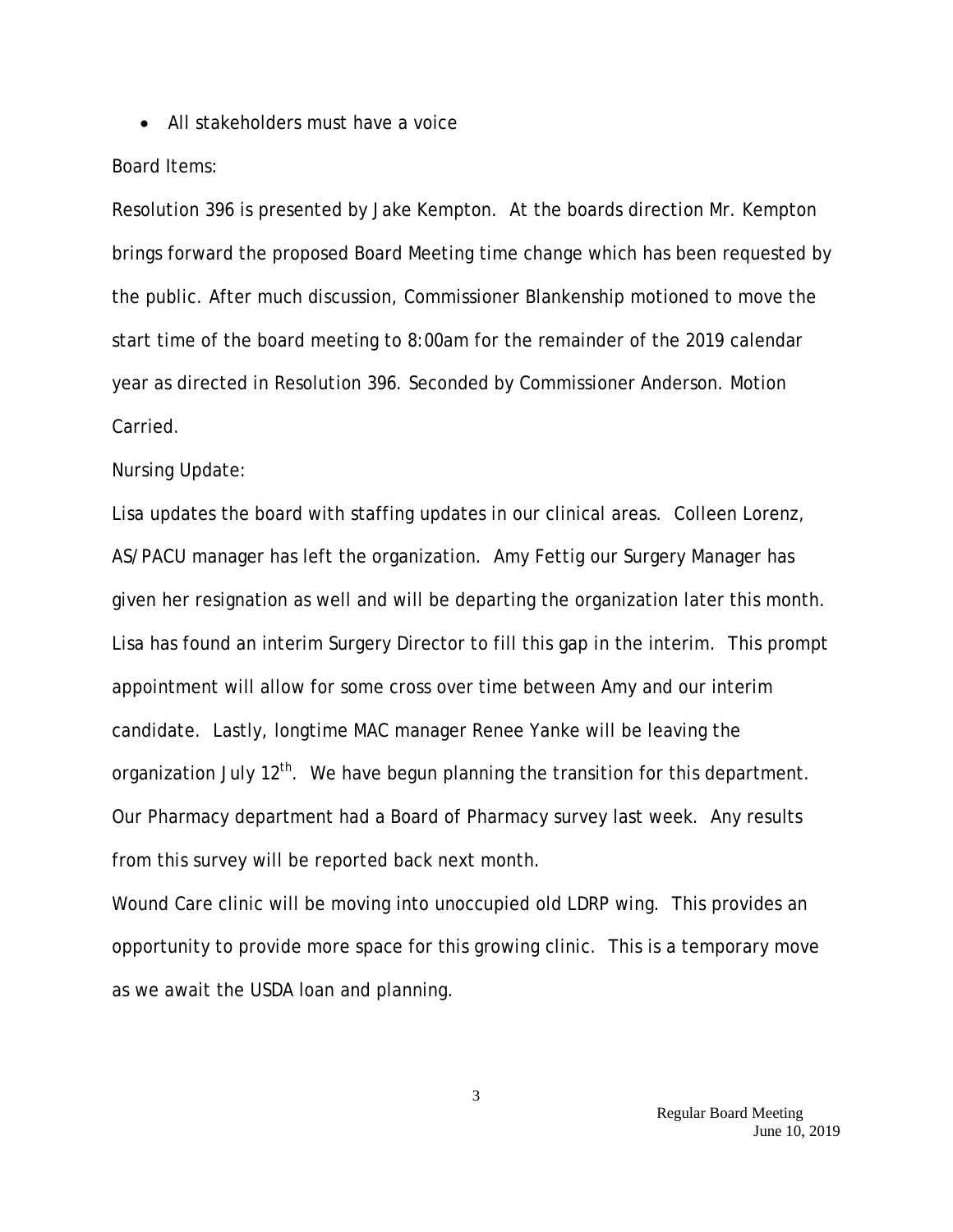Lastly, the Foundation funded all new AED equipment for the hospital. All staff is currently being trained on this equipment through our Healthstream online training.

### **Medical Staff Report**

Dr. Douglas Langrock presented the following Initial Appointments: Kristine Andrade, MD, Radiology **Provisional Active** Shari Jackson, MD, Radiology **Provisional Active** Tammy Muller, DO, Urology **Provisional Active** Tricia Dickens, MD, Emergency Medicine Provisional Active John MacKenzie, MD, Radiology **Provisional Active** Mina Yousef, DO, Hospitalist **Provisional Active** William Janss, MD, Hospitalist **Provisional Active** 

Commissioner Anderson motioned to approve, seconded by Commissioner Blankenship. Motion Carried.

| Dr. Douglas Langrock presented the following Advancements:           |                             |  |
|----------------------------------------------------------------------|-----------------------------|--|
| Edgar Trevino, MD, Family Practice/Hospitalist Provisional to Active |                             |  |
| Andrew Harrison, MD, Radiology                                       | Provisional Telemedicine to |  |
|                                                                      | Active Telemedicine         |  |
| Nicholas Shawnik, DO, Emergency Medicine                             | Provisional to Active       |  |
| Jeremy Idjadi, MD, Orthopedics                                       | Provisional to Active       |  |

 Regular Board Meeting June 10, 2019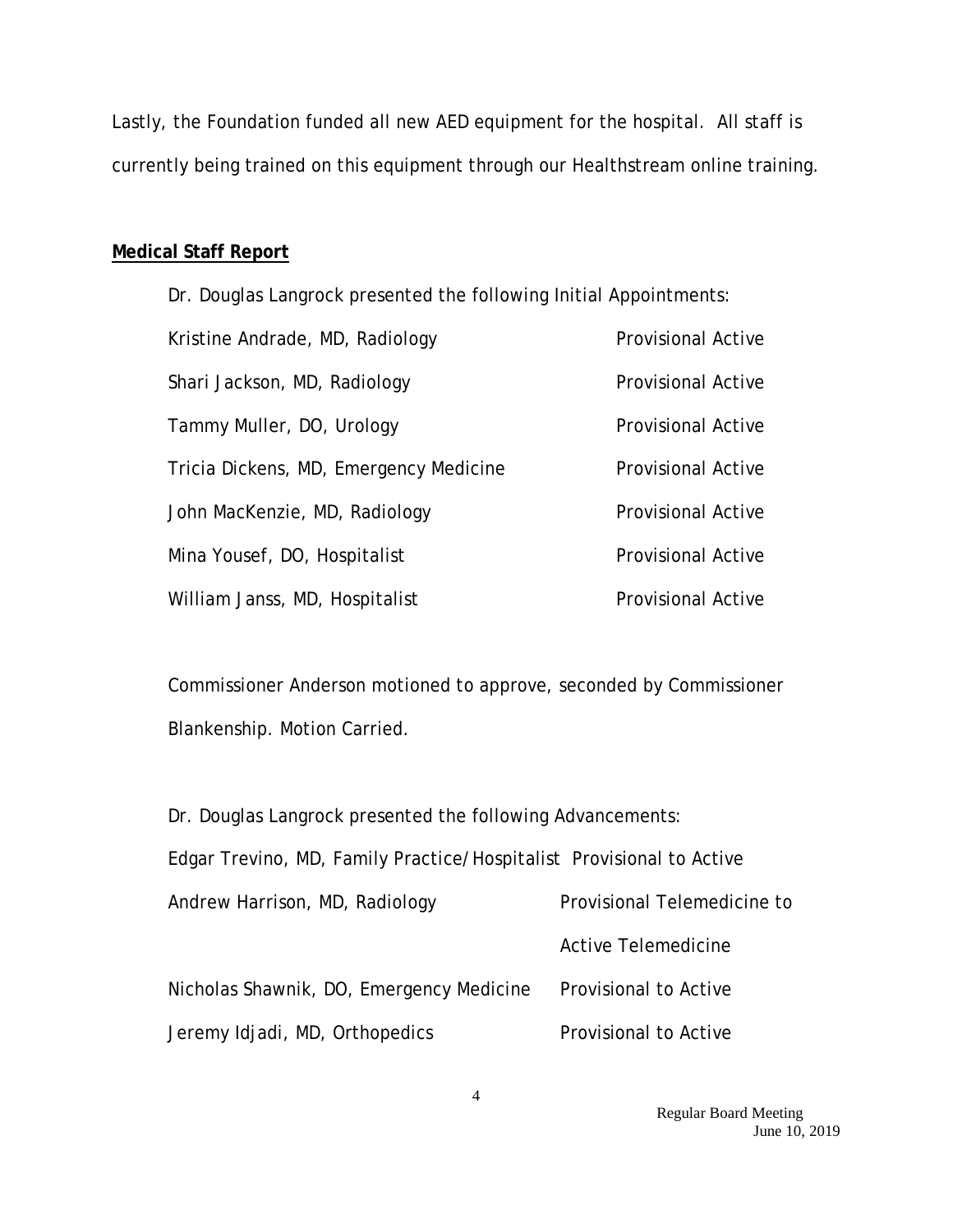| Neil Venard, MD, Psychiatry        | Provisional Telemedicine to |
|------------------------------------|-----------------------------|
|                                    | Active Telemedicine         |
| Freddy Chavez, MD, Family Practice | Provisional to Active       |

Dr. Douglas Langrock presented the following Reappointments:

| Douglas McKee, MD, Emergency Medicine | Active                     |
|---------------------------------------|----------------------------|
| Brendan McCullough, MD, Radiology     | <b>Active Telemedicine</b> |
| Robert Hawkins, MD, Radiology         | Active Telemedicine        |
| Nancy Neubauer, MD, Radiology         | <b>Active Telemedicine</b> |
| Ross Ondersma, MD, Radiology          | Active Telemedicine        |
| Benis Babusis, MD, Radiology          | <b>Active Telemedicine</b> |
| Leila Bender, MD, Radiology           | <b>Active Telemedicine</b> |
| Alan Chan, MD, Radiology              | <b>Active Telemedicine</b> |
| Feng Wang, MD, Cardiology             | Tabled                     |
| Xiaowen "Wendy" Wang, MD, Oncology,   | Courtesy                   |

Commissioner Fey motioned to approve, seconded by Commissioner Anderson. Motion Carried.

Dr. Douglas Langrock presents the updated Medical Staff Bylaws. Commissioner Blankenship motions to approve the bylaws as presented with the understanding, the suggested updates at the May Board meeting along with the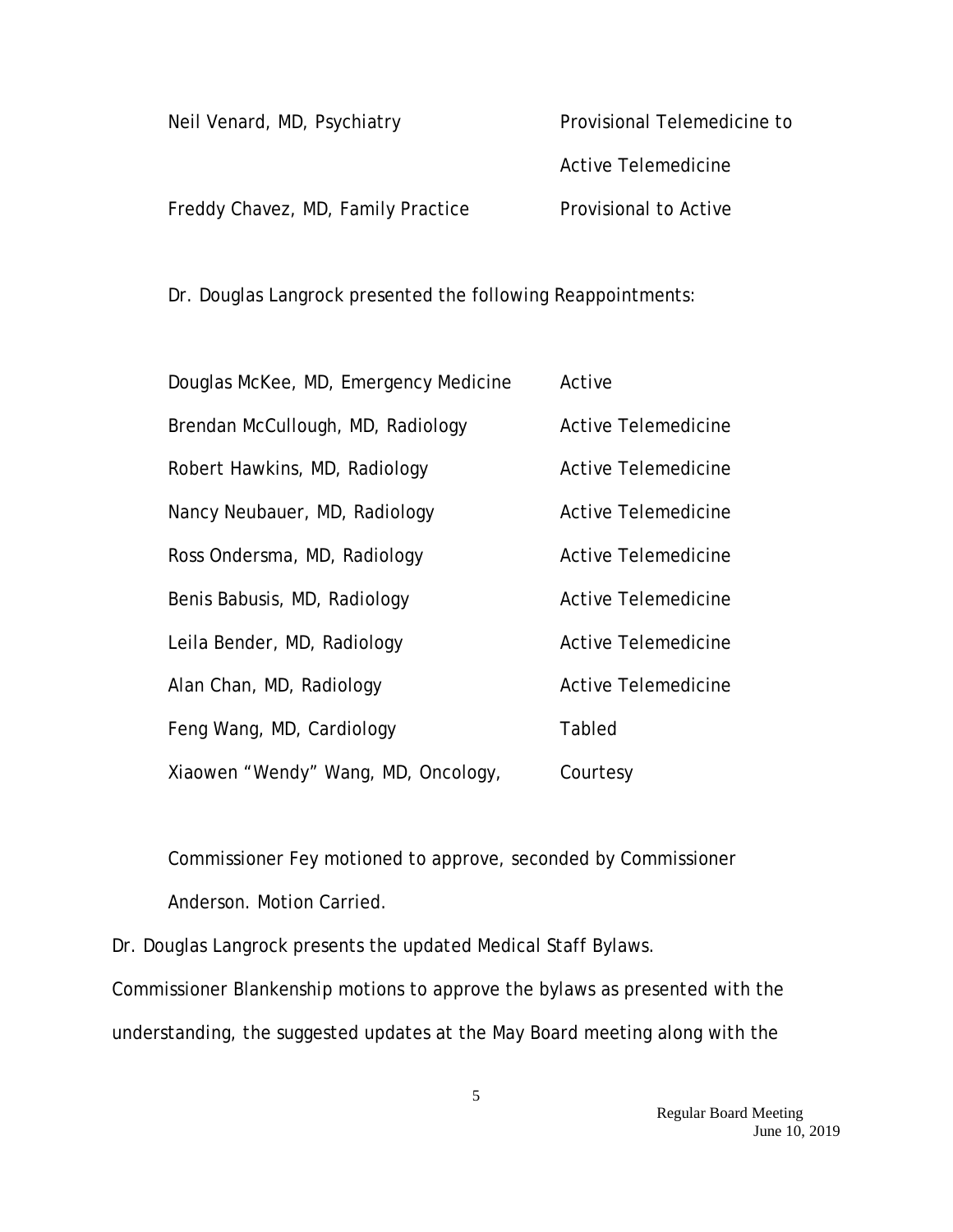small error Jake Kempton found be address immediately and presented to the board after the Medical Staff summer recess.

Seconded by Commissioner Fey. Motion Carried.

# **Quality Update**

Linda notes that the Quality Improvement Committee will be meeting later this month.

Linda is working on a recommendation to the CEO about accreditation status and the impact the process would take. Her hope is to have a recommendation at the next board meeting to discuss with the board.

Linda recognizes two departments who had significant improvements on their patient satisfaction scores. Our DI department has seen drastically seen improvements with patient satisfaction which is attributed partially to the new leadership in this department.

General Surgery was also recognized as hitting the 98% for talking to patients. This is an all-time high for us as an organization.

# **Staff and Status Reports from Administration**

Ron Telles shares the Happenings with the board, first acknowledging Judith Good, who received the Daisy Award this past month. Judith has been a nurse for more than 40 years, and actually had the pleasure of training our current Manager Curtis Shumate.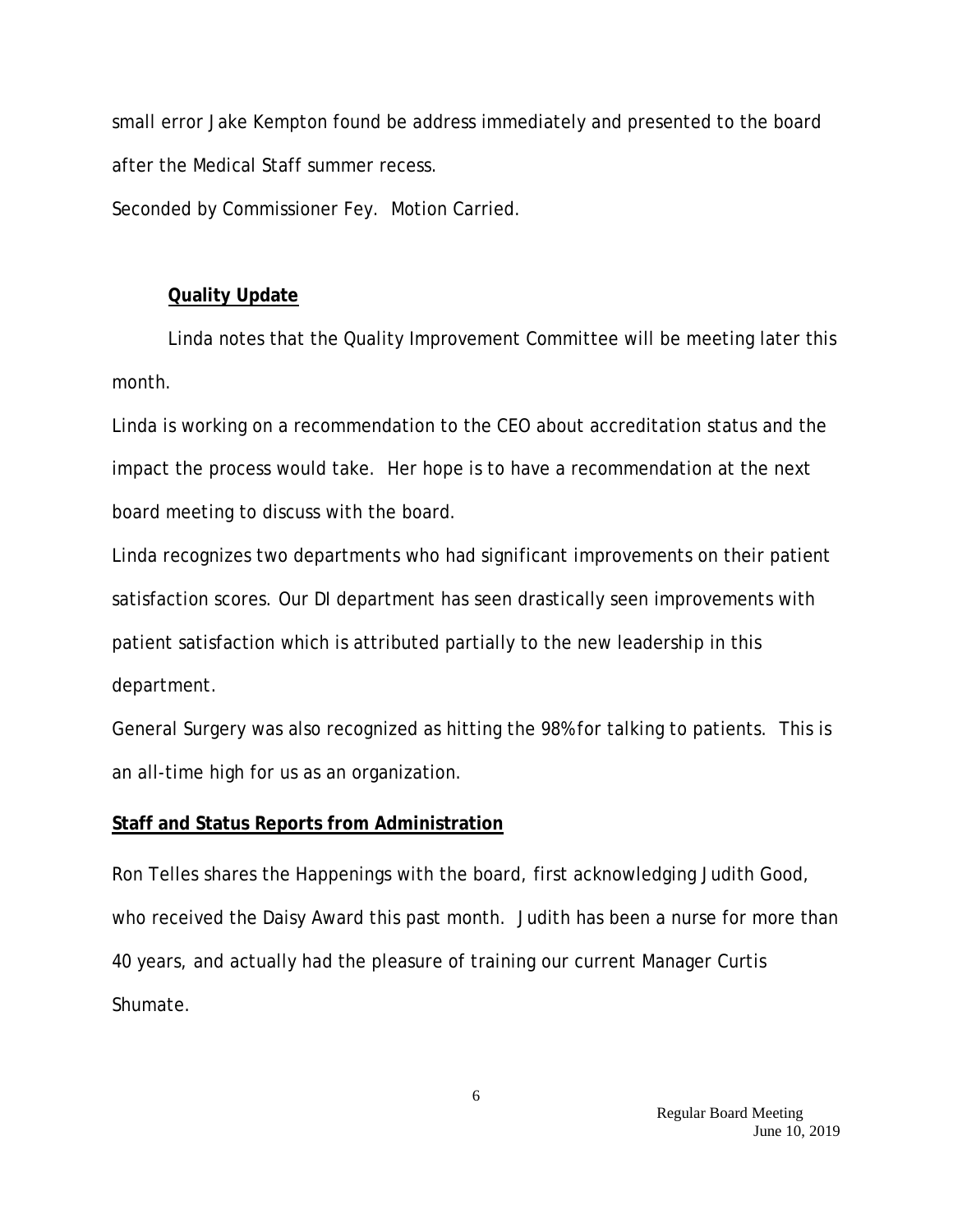Ron thanked Tom VanDwark for taking the time not only to speak today but for engaging regularly with the executive team and board.

Ron thanks Dr. Langrock for his excellent job emceeing the WhidbeyHealth Foundation Gala. We do not have final number yet from the foundation, however we are confident it was a success and look to share the amount raised next month. Ron speaks about the ongoing employee survey through Gallup. Currently we are at about 50% participation we are pushing for 70% and will be closing the survey this week. This survey will be used to help drive our culture change initiatives. We will be sharing the survey results with all staff and the board once it is available. Telles Talks with Clinics will be wrapping up this week. They have been very insightful to get raw feedback from each of our clinics. We still have work to do to make our clinics feel included under the WhidbeyHealth umbrella.

Clinton Primary Care has closed, and will be opening as an ancillary hub on July  $1<sup>st</sup>$ . Long term planning about this location is taking place to study the feasibility of an Urgent care clinic at this location. Ron will be hosting a town hall discuss at the Clinton location tomorrow to address the public about the short notice closure and future of this clinic.

Mike Glenn, CEO at Jefferson Healthcare reached out to Ron and has offered to have his leadership team meet with ours and discuss how they overcame some of the same burdens we are facing currently.

> Regular Board Meeting June 10, 2019

7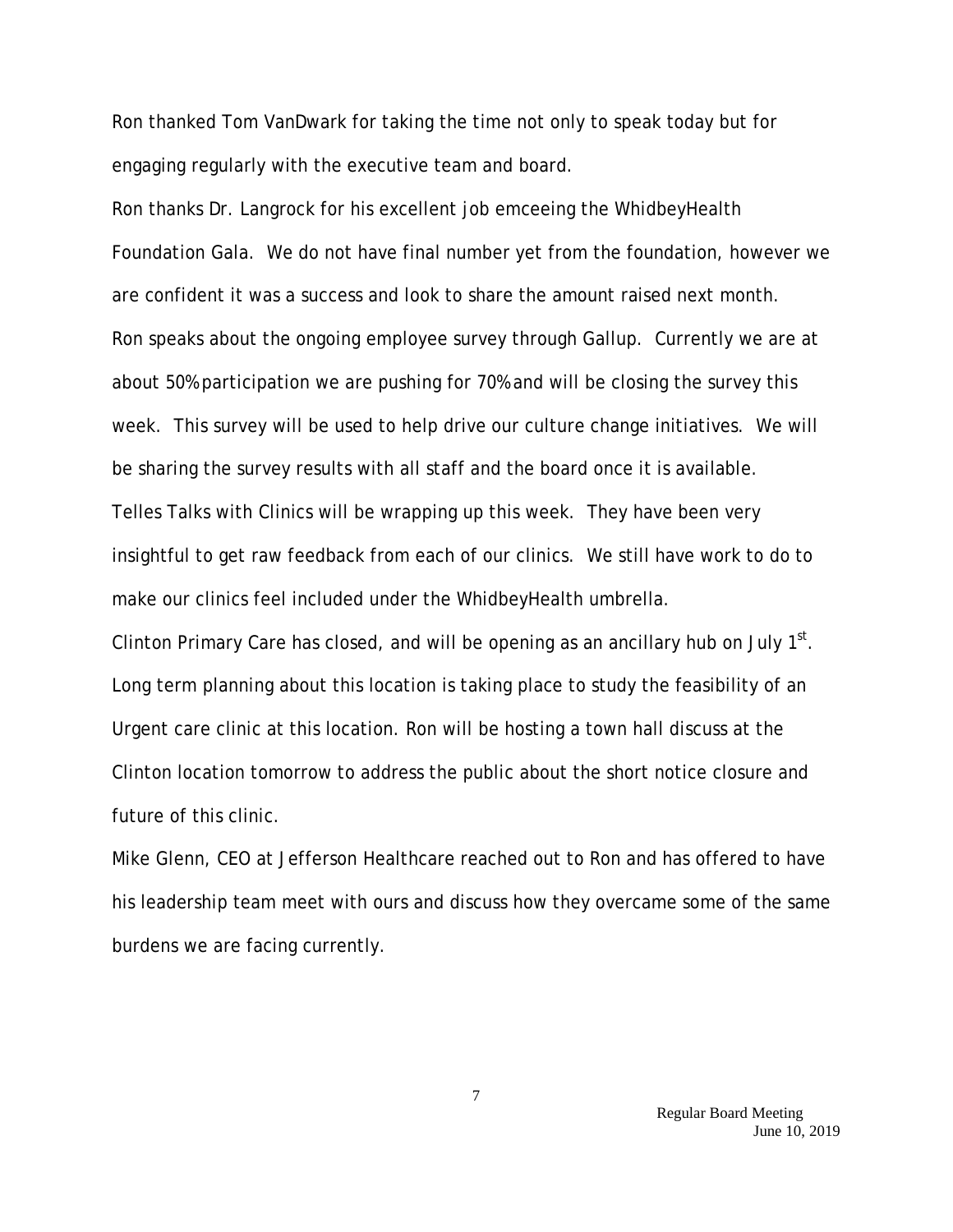## **Finance Update**

## **Jennifer Reed reviewed April Financials**:

- 1. Clinic volumes are up in volume this month; we are seeing a volume increase with the addition of Coupeville Primary Care.
- 2. ER visits back on trend this month, after the March flu influx.
- 3. Surgery volumes increased this month, which we attribute to Dr. Idjadi hitting his stride and the Navy.
- 4. Patient days are up while discharges are down. The length of stay is being driven up by two boarders that we have had long term.
- 5. Supplies cost is back down, however other fees are up due to plant maintenance.
- 6. Net Operating Income, balance sheet and days cash on hand discussed
- 7. Days Net accounts receivable is up to 72 days, however we are collecting within our 90 days.

Commissioner Blankenship asks Jennifer why the Medicare numbers are down this

year. Jennifer will have our financial analyst do a deep dive on this. It is also noted

that Tri-West's number is significantly higher, which Jennifer attributes to the Navy

and our partnership with bringing back surgeries.

Jennifer shares our cost report is finalized and we will be bringing in 3.6 million

dollars, and a 2% increase to future revenue which will add 2 million dollar increase

per year.

Board Items:

Swing Bed Proposal is presented by Jennifer Reed: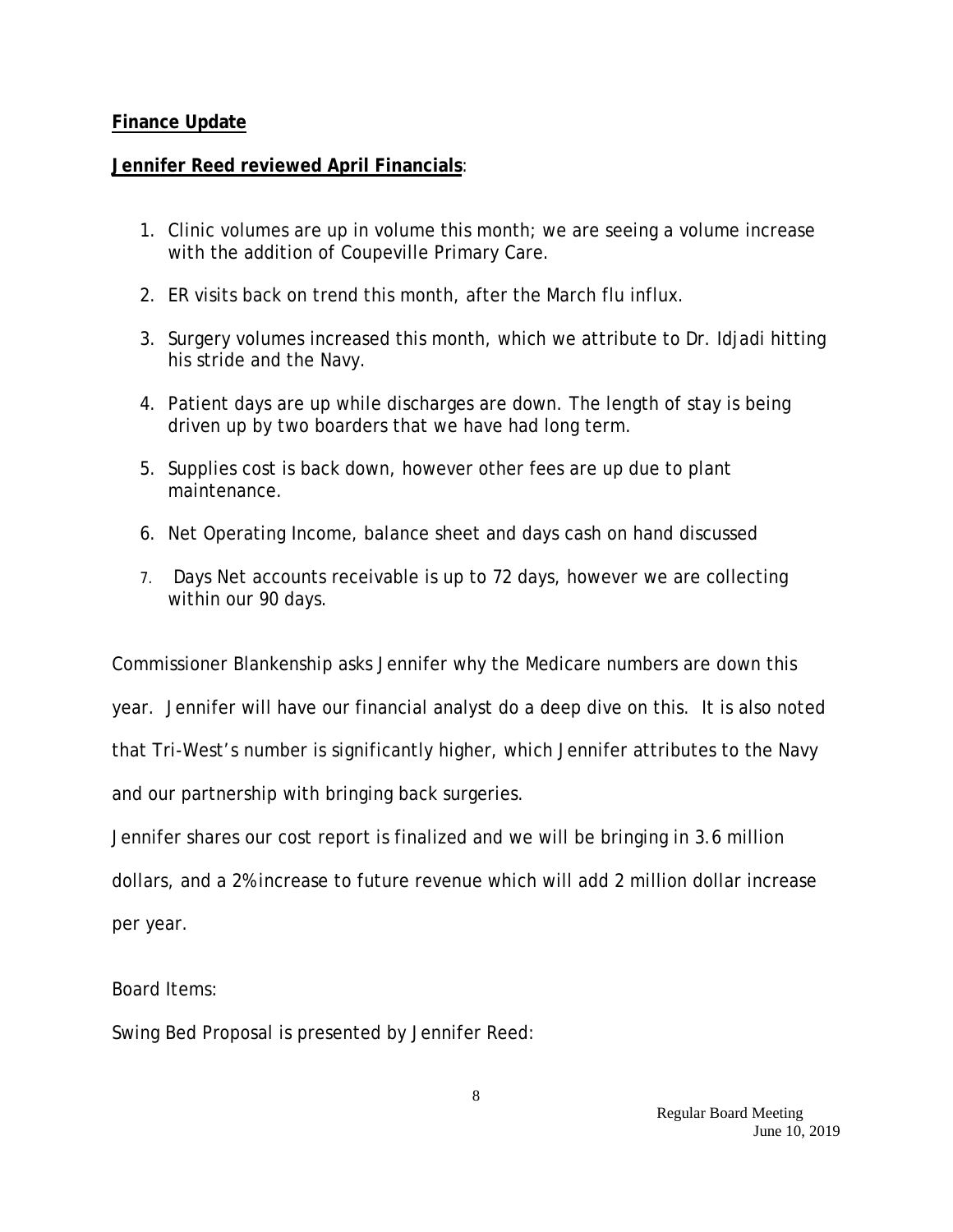Jennifer and Beth have been assembling a team help support decisions for the

organization to assess opportunities to move the organization forward. The team

presents the following analysis for proposal of swing beds.

SWOT analysis-

- Established social services
- Established rehabilitation services
- Established community education materials on advanced directives
- Staffing Capacity
- Ability to have a long-term care wing
- New, large inpatient rooms
- Weaknesses
	- Need to create activity coordinator position
	- Need for additional CNAs
	- Location of cafeteria
	- Lack of common areas for socialization
	- Dental services not rendered on site
- Opportunities
	- Capture share of long-term care market in the area
	- Increased payment rate
	- Develop relationship with hospitals and long-term care facilities to refer patients requiring specialized short-term care
	- Staffing model change
- Threats
	- Local competition for skilled nursing care

Data shared with the board regarding where people are going from Island County for swing bed care.

Included cost:

Time of small group of stakeholders will be required, anticipate 4-6 weeks of concentrated participation by the following groups, to include approximately 10 hours per week:

- o Accounting/Finance
- o Revenue Integrity
- o Business Office
- o Nursing Admin and Managers

Time of small group of stakeholders will be required, anticipate 4 weeks of minimal participation by the following groups:

o HIM and Quality for data gathering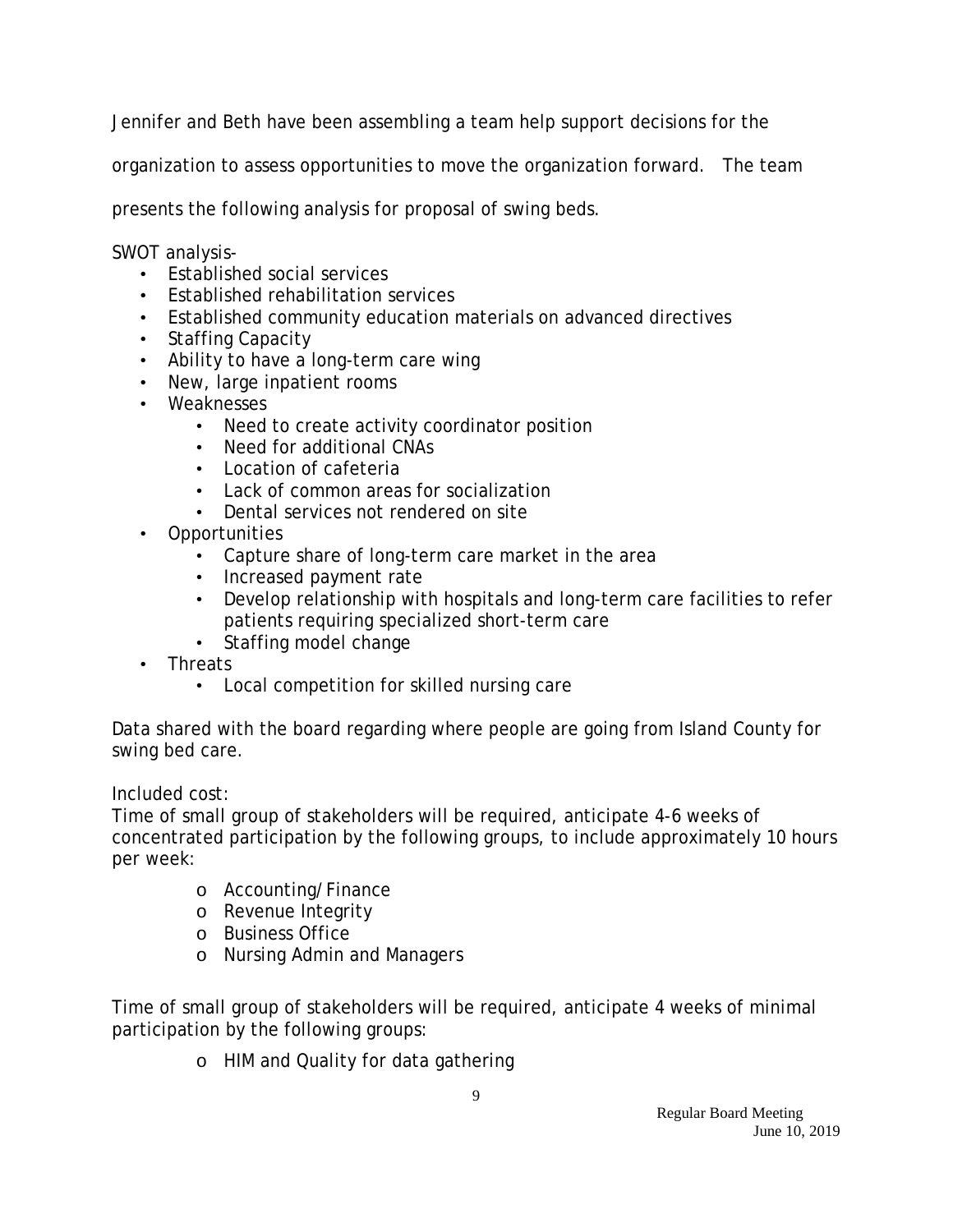- o Public Relations
- o Risk Management
- o Facilities

Jennifer asked for board approval of the implementation of Swing Beds, Commissioner Anderson motioned to approve, seconded by Commissioner Fey. Commissioner Cammermeyer asks if it applies to inpatients only or if observation patients are eligible as well? Jennifer answers that patient have to be inpatients for 3 days to be eligible. Motion Carried.

President Wallin states the board will now be excused into Executive Session at 8:18 am, under RCW 42.30.110 (1)(i), no voting will take place.

Regular session continues at 9:05am

## **Agenda Items For Next Board Meeting**

President Wallin noted for the next Board meeting:

Next Board meeting will be held Monday, July 8 at 8:00 am.

### **Adjournment**

There being no further business, Commissioner Cammermeyer called for a motion to adjourn, seconded by Commissioner Anderson to adjourn the meeting at 8:57 am. Motion carried.